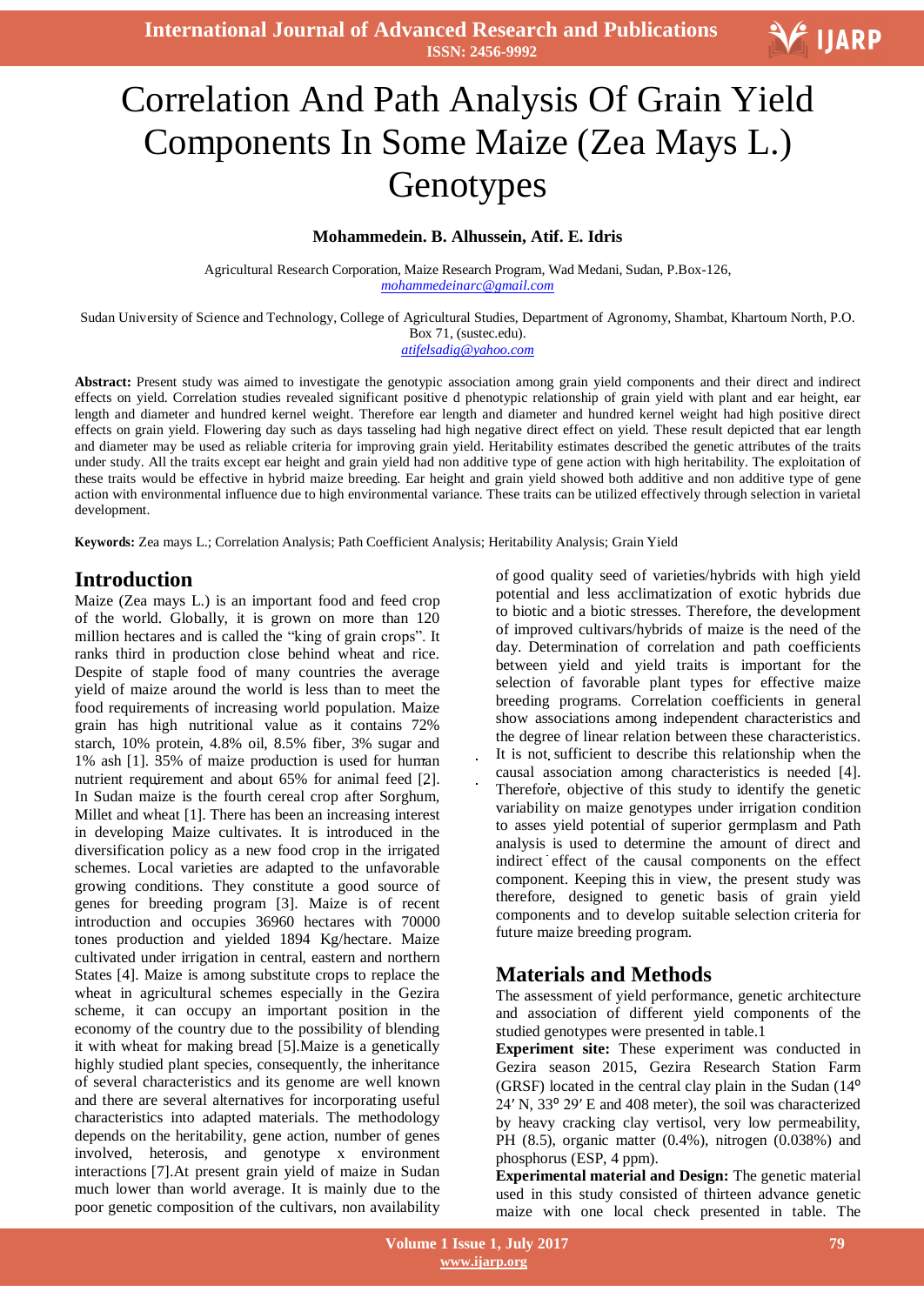

experiment was carried out in Randomized Complete Block Design (RCBD), with three replicates, planting was done manually in plots consisted of 4 rows of 5 meters long which spaced 0.80 m between rows, 0.25 m between holes the harvested area was  $16.0 \text{ m}^2$ .

**Cultural Practices:** Sowing date was done in cropping season, 2015, after land preparation was done as the following: deep plowed first using chisel, harrowed by disc harrow, leveling and ridging. Thinning was carried out two weeks after seedling emergence to one plant per hill. A dose of fertilizer application, 2N (100 kg/ha) was add in split dose after emergence of two week and before flowering. Hand weeding was done to kept the plot free of weeds. At physiological maturity, when the leaves and husks of the plant started to turn yellow and dry; the central rows was harvested in each plot then grain weight per plot after threshing.

**Data collection:** Data were collected on the following traits during the crop growth, maturity and after harvest included Days to 50% Tasseling (DT) ,Plant Height (PH), Ear Height (EH), Ear length (EL),100 Kernel Weight (KW) and Grain Yield per Hectare (GY/ha)

**Statistical analysis:** Analysis of variance was used to check significance of differences among genotypes for all traits [10]. Genotypic and phenotypic components of variations were computed following Burton and Devane [6]. Broad sense heritability and genetic advance was computed using formula given by Falconer and Mackay [8]. 5% selection intensity (2.06) was used in estimation of genetic advance. Phenotypic and Genotypic correlation coefficients were estimated using formula given by Kown and Torrie [9]. Path analysis for estimating direct and indirect effects of traits in yield was performed using formula given by Dewey and Lu [10].

### **Results and Discussions**

Analysis of variance which was presented in table 2, indicated significant differences  $(P<0.01)$  for most of the studied traits among genotypes that showed diverse variability among the yield traits of different maize genotypes. Correlation among the traits may be the consequence of the genetic association among the traits. From the breeder's view point, the type of association of grain yield and its component traits is of supreme importance. Higher genotypic correlations than their corresponding phenotypic correlations showed the higher genetic association among traits with the yield and the lower differences among both GCV and PCV for most of the traits attributed to lower modifying effect of environment on the association of characters [11]. Heritability and phenotypic and genotypic coefficient estimates (Table 3) described the genetic attributes of the traits. All the traits except ear height and grain yield had non additive type of gene action with high heritability and genetic coefficient of variation values. These results depicted that these traits can effectively be used in hybrid maize breeding as these possess high dominance. Both additive and non additive type of gene action was observed in ear height and grain yield due to medium scoring of heritability and low genotypic coefficient of variation. The high environmental variance for both traits also described the modifying effects of environment on both traits. The results related to correlation studies (Table 4) revealed that grain yield had significant relationship

 with plant and ear height, ear length, ear diameter and kernel weight with r values of 0.40, 0.41, 0.70, 0.62 and 0.50 respectively. These findings suggested that improvement of grain yield in maize is linked with the development of these traits that might have good impact on grain yield [12]. Other traits i.e. days to 50% tasseling and silking had no significant but negative correlation with the yield at phenotypic level with the r values of - 0.20 and -0.22 respectively this finding in agree with [13] findings reported anon significant negatively correlated with grain yield at phenotypic level only. Path analysis depicted the strength of association of all independent variables under study on the grain yield (Table 5). This analysis also allows separating direct effect and their indirect effects through other attributes by partitioning Correlation which helps breeders to find out the characters that could be used as selection criteria in maize breeding program [14]. Path coefficient analysis (Table 5) revealed that ear length had maximum direct effect on yield followed by ear diameter and ear height. However overall positive effects on yield of days to 50% silking and plant height is diluted due to their negative indirect effects. These results showed that the selection of these characters would be less effective for improving grain yield. Direct negative effects on grain yield were attributed by days to 50% tasseling and hundred kernels weigh which indicated that improvement of these traits is essential before selecting them for high grain yield [15] Days to 50% tasseling was important trait on earliness of the maize crop the late flowering reflect on delay the maturity periods of the crop and decrease the grain fill stage. The result was shown that the days to tasseling had negative direct effect (-0.377) on yield due to negative indirect effect of days to 50% silking (-0.140), in addition to their non significant and negatively correlated with grain yield. Plant height is an important trait that effect grain yield. Taller plants needed more plant nutrients to complete more vegetative growth than reproductive phase that results in late maturation of cob. The results indicated that plant height had positive indirect effect (0.090) on yield because of its positive indirect effect through ear length, ear diameter and kernel weight [16, 17]. The direct effect of ear length was positive (0.592) but the magnitude of positive direct effects through almost all other yield contributing traits computed his positive association with grain yield. Kernel weight have a negative direct effect on grain yield attributed through negative indirect effect of all traits except of days to 50% tasseling, therefore, the late flowering was reflecting on decrease on grain filling period and finally on grain weight Grain yield in Maize is directly influenced by cob height or position, ear length and ear diameter. The selection of these traits would be effective in maize hybrid program. The non additive behavior of the traits like with high heritability also favors the selection for the development of maize hybrids. Ear length and diameter having both additive and non additive type of gene action with high environmental variance can be utilized through selection in varietal development.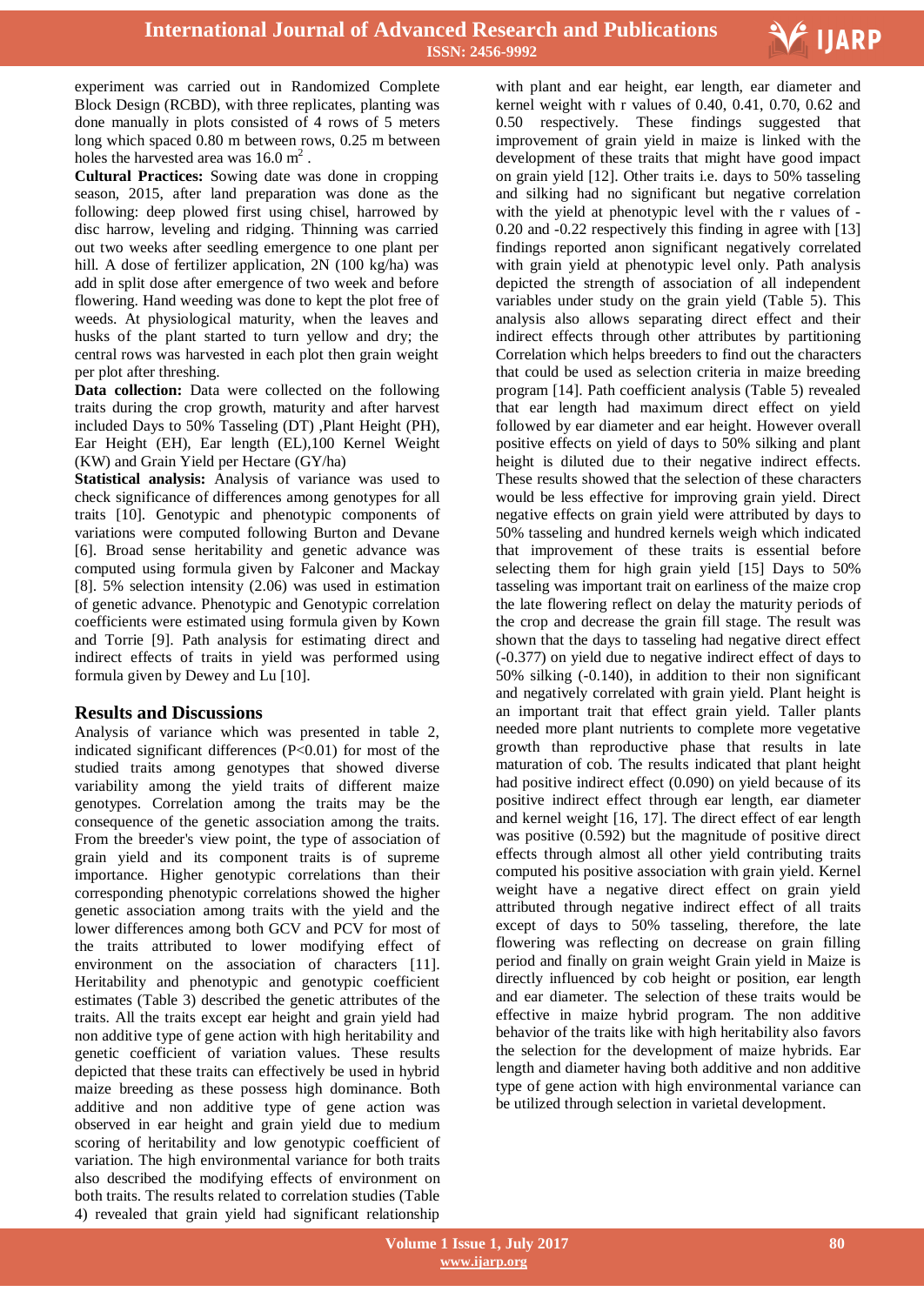



- [1]. Ahmed, A. M., Ali. E. S., Hamada, A. A., and Siraj, O. M. (2008). Optimum sowing time for maize (Zea Mays) in northern Sudan –Published by Sudan. J. Agric. Res: (2008),12,1-10.
- [2]. FAO, (2006). FAOSTAT data. (www.File /FAOSTAT.htm).
- [3]. Kusaksiz, T., 2010. Adaptability of some new maize (Zea mays L.) cultivars for silage production as main crop in Mediterranean environment. Turk. J. of Field Crops, 15(2): 193- 197.
- [4]. Mohammed, A. A.; Ali. E. S.; Hamada, A. A.; and Siraj, O. M. (2008). Optimum sowing time for maize Zea Mays) in northern Sudan – Published by Sudan. J. Agric. Res: (2008),12,1- 10.
- [5]. Mohammed, A. A.; and Ali. E. S.; (2006). Response of maize to different Nitrogen fertilizer under under different moisture regimes. Annual Report, Maize Program Breeding. Ministry of science and technology, Sudan,
- [6]. Burton, GW. and EM. Dewane. 1953. Estimating heritability in tall fescue (Festucacircuclinaccae) from replicated clonal material. Agron. J., 45: 478-481.
- [7]. Nass, L .L. and Paterniani, L. (2000). Pre-breeding: A link Between Genetic Resources and Maize Breeding. Embrapa Recursos Genéticos Biotecnologia, SAIN Parquet Rural, CEP: 70770-900- Brasília, DF.2 Depto.de Genética, USP/ESALQ, llnass@cenargen.embrapa.br Scientia Agricola, v.57, n.3, .581- 587, jul./set. 2000.
- [8]. Falconer, DS. and TFC. Mackay. 1996. Introduction to quantitative genetics. Ed 4. Longmans Green, Harlow, Essex, UK.

[9]. Kown, SH. and JH. Torrie. 1964. Heritability and interrelationship among traits of two soybean populations. J. Crop Sci., 4: 196-198.

F IJARP

- [10]. Dewey, D. R. and KH. Lu. 1959. A correlation and path coefficient analysis of components of crested wheat grass and seed production. Agron. J., 51: 515-517.
- [11]. Steel, R.G.D., JH. Torrie, and DA. Dickey. 1997. Principles and Procedures for Statistics. McGraw Hill Book Co., New York, USA.
- [12]. Hossain ARMM. and N. Joarder. 1987. Studies on some mechanical cells in the basal internode of some rice cultivars in relation to lodging. Pakistan J Agric. Res., 8: 24-28.
- [13]. Prakash, OM., P. Shanthi, E. Satyanarayana, and KR. Sai. 2006. Studies on inter relationship and path analysis for yield improvement in sweet corn genotypes (Zea mays L.). Int. J. Pl. Sci. Res., 33: 1-4.
- [14]. Khatun, F. S. Begum A. Motin, S.Yasmin, and MR. Islam. 1999. Correlation coefficient and path analysis of some maize (Zea mays L.) hybrids. Bangladesh J. Bot. 28: 9–15.
- [15]. Wright, S. 1921. Correlation and Causation. J. Agric. Res., 20: 557-585.
- [16]. Parh, DK., MA. Hossain, and MJ. Uddin. 1986. Correlation and path coefficient analysis in open pollinated maize (Zea mays L.). Bangladesh J. Agri., 11: 11–4.
- [17]. Emer, I. 2011. Correlation and path coefficient analysis in sweet corn Turk. J. of Field Crops, 16(2): 105-107.

| Number                      | Genotype name    | Origen           |
|-----------------------------|------------------|------------------|
|                             | 2014E 37         | ARC-Sudan        |
| $\mathcal{D}_{\mathcal{L}}$ | 2014E 63         | ARC-Sudan        |
| 3                           | 2014E 74         | ARC-Sudan        |
| $\overline{4}$              | 2014E79          | ARC-Sudan        |
| 5                           | 2014E 80         | ARC-Sudan        |
| 6                           | 2014E92          | ARC-Sudan        |
| 7                           | 2014E95          | ARC-Sudan        |
| 8                           | 2014E98          | ARC-Sudan        |
| 9                           | 2014E 104        | ARC-Sudan        |
| 10                          | PDU              | <b>ARC-Sudan</b> |
| 11                          | <b>LONGS</b>     | <b>ARC-Sudan</b> |
| 12                          | <b>BOMU</b>      | <b>ARC-Sudan</b> |
| 13                          | <b>GBAYA</b> Red | ARC- Sudan       |

*Table 1 The studied genotypes in Gezira Research Station Farm season, 2015.*